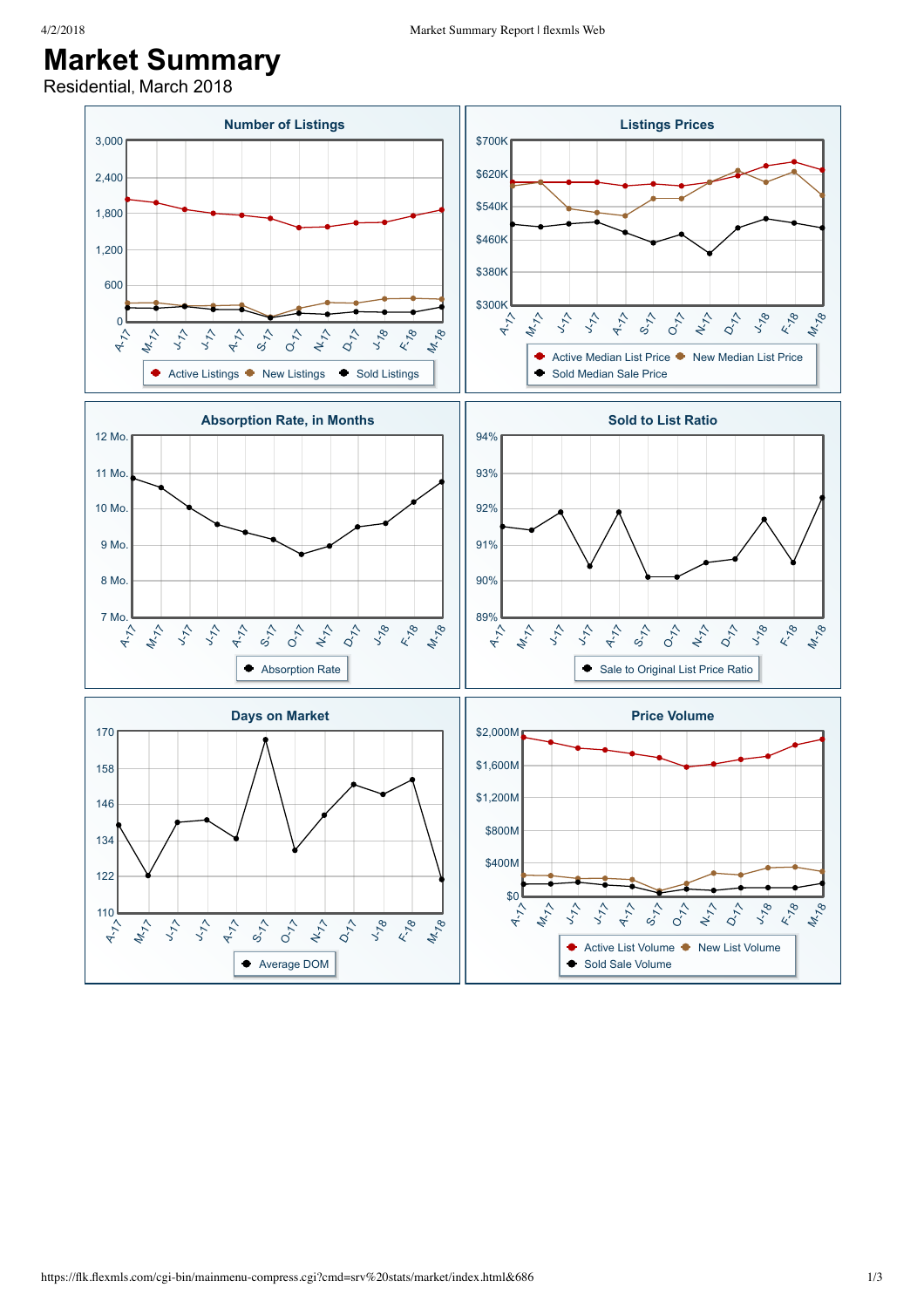| <b>Summary Statistics</b> |               |           |          |                 |                 |           |
|---------------------------|---------------|-----------|----------|-----------------|-----------------|-----------|
|                           | <b>Mar-18</b> | Mar-17    | $%$ Chq  | <b>2018 YTD</b> | <b>2017 YTD</b> | % Chg $ $ |
| <b>Absorption Rate</b>    | 10.74         | 10.97     | $-2.10$  | 10.17           | 10.73           | $-5.22$   |
| Average List Price        | \$1.029.858   | \$941.451 | 9.39     | \$966.149       | \$881.149       | 9.65      |
| l Median List Price       | \$629,000     | \$593.250 | 6.03     | \$610,000       | \$570,000       | 7.02      |
| Average Sale Price        | \$632.443     | \$649.156 | $-2.57$  | \$634.271       | \$645.934       | $-1.81$   |
| l Median Sale Price       | \$487.500     | \$482,000 | 1.14     | \$499.500       | \$498.250       | 0.25      |
| Average DOM               | 120           | 119       | 0.84     | 137             | 119             | 15.13     |
| Median DOM                | 62            | 73        | $-15.07$ | 64              | 75              | $-14.67$  |

| <b>Sold Listings</b> |                                          |                |          |                |                |          | <b>Pending Listings</b>                  |                |                |          |              |                |          |
|----------------------|------------------------------------------|----------------|----------|----------------|----------------|----------|------------------------------------------|----------------|----------------|----------|--------------|----------------|----------|
|                      | <b>This Month</b><br><b>Year to Date</b> |                |          |                |                |          | <b>This Month</b><br><b>Year to Date</b> |                |                |          |              |                |          |
|                      | 2018                                     | 2017           | % Chg    | 2018           | 2017           | % Chg    |                                          | 2018           | 2017           | % Chg    | 2018         | 2017           | % Chg    |
| 0-99,999             | 4                                        | $\mathbf 0$    | N/A      | 13             | 2              | 550.0    | 0-99,999                                 | 4              | $\overline{7}$ | $-42.9$  | 9            | 10             | $-10.0$  |
| 100,000-149,999      | 4                                        | 5              | $-20.0$  | 19             | 13             | 46.2     | 100,000-149,999                          | 1              | $\overline{4}$ | $-75.0$  | 8            | 9              | $-11.1$  |
| 150,000-199,999      | 10                                       | 4              | 150.0    | 22             | 14             | 57.1     | 150,000-199,999                          | 9              | 10             | $-10.0$  | 19           | 20             | $-5.0$   |
| 200,000-249,999      | 13                                       | 9              | 44.4     | 29             | 24             | 20.8     | 200,000-249,999                          | $\overline{7}$ | 10             | $-30.0$  | 29           | 21             | 38.1     |
| 250,000-299,999      | 14                                       | 19             | $-26.3$  | 32             | 36             | $-11.1$  | 250,000-299,999                          | 11             | 16             | $-31.2$  | 25           | 43             | $-41.9$  |
| 300,000-349,999      | 20                                       | 22             | $-9.1$   | 33             | 45             | $-26.7$  | 300,000-349,999                          | 6              | 15             | $-60.0$  | 35           | 47             | $-25.5$  |
| 350,000-399,999      | 19                                       | 28             | $-32.1$  | 45             | 55             | $-18.2$  | 350,000-399,999                          | 11             | 29             | $-62.1$  | 43           | 73             | $-41.1$  |
| 400,000-449,999      | 18                                       | 18             | 0.0      | 39             | 37             | 5.4      | 400,000-449,999                          | $\overline{7}$ | 12             | $-41.7$  | 33           | 40             | $-17.5$  |
| 450,000-499,999      | 21                                       | 15             | 40.0     | 37             | 33             | 12.1     | 450,000-499,999                          | 12             | 19             | $-36.8$  | 33           | 50             | $-34.0$  |
| 500,000-549,999      | 12                                       | 13             | $-7.7$   | 36             | 41             | $-12.2$  | 500,000-549,999                          | 6              | 14             | $-57.1$  | 19           | 33             | $-42.4$  |
| 550,000-599,999      | 9                                        | 12             | $-25.0$  | 23             | 27             | $-14.8$  | 550,000-599,999                          | 9              | 19             | $-52.6$  | 29           | 45             | $-35.6$  |
| 600,000-649,999      | 13                                       | 11             | 18.2     | 27             | 25             | 8.0      | 600,000-649,999                          | 4              | 9              | $-55.6$  | 18           | 18             | 0.0      |
| 650,000-699,999      | 3                                        | 6              | $-50.0$  | 18             | 19             | $-5.3$   | 650,000-699,999                          | 9              | 12             | $-25.0$  | 22           | 30             | $-26.7$  |
| 700,000-749,999      | 9                                        | 8              | 12.5     | 19             | 18             | 5.6      | 700,000-749,999                          | 3              | 8              | $-62.5$  | 10           | 21             | $-52.4$  |
| 750,000-799,999      | 6                                        | 10             | $-40.0$  | 17             | 20             | $-15.0$  | 750,000-799,999                          | 5              | 10             | $-50.0$  | 28           | 27             | 3.7      |
| 800,000-849,999      | 6                                        | 5              | 20.0     | 11             | 8              | 37.5     | 800,000-849,999                          | 5              | 3              | 66.7     | 12           | 9              | 33.3     |
| 850,000-899,999      | $\overline{7}$                           | $\overline{7}$ | 0.0      | 16             | 19             | $-15.8$  | 850,000-899,999                          | 8              | 5              | 60.0     | 24           | 21             | 14.3     |
| 900,000-949,999      | 6                                        | 3              | 100.0    | 9              | $\overline{7}$ | 28.6     | 900,000-949,999                          | 3              | $\overline{4}$ | $-25.0$  | 5            | 9              | $-44.4$  |
| 950,000-999,999      | 9                                        | 3              | 200.0    | 14             | 6              | 133.3    | 950,000-999,999                          | 2              | 6              | $-66.7$  | 15           | 9              | 66.7     |
| 1,000,000-1,099,999  | 3                                        | 3              | 0.0      | 9              | 9              | 0.0      | 1,000,000-1,099,999                      | 4              | 5              | $-20.0$  | 10           | 11             | $-9.1$   |
| 1,100,000-1,199,999  | 6                                        | 4              | 50.0     | 14             | 8              | 75.0     | 1,100,000-1,199,999                      | 3              | 5              | $-40.0$  | 15           | 11             | 36.4     |
| 1,200,000-1,299,999  | 10                                       | $\overline{2}$ | 400.0    | 13             | 6              | 116.7    | 1,200,000-1,299,999                      | 0              | $\overline{7}$ | $-100.0$ | 13           | 16             | $-18.7$  |
| 1,300,000-1,399,999  | $\mathbf{1}$                             | 5              | $-80.0$  | $\overline{7}$ | 8              | $-12.5$  | 1,300,000-1,399,999                      | $\overline{c}$ | 5              | $-60.0$  | 7            | 10             | $-30.0$  |
| 1,400,000-1,499,999  | 3                                        | $\mathbf{1}$   | 200.0    | 4              | $\overline{2}$ | 100.0    | 1,400,000-1,499,999                      | $\overline{2}$ | $\overline{2}$ | 0.0      | 7            | 5              | 40.0     |
| 1,500,000-1,599,999  | $\overline{c}$                           | $\overline{2}$ | 0.0      | 4              | 5              | $-20.0$  | 1,500,000-1,599,999                      | $\overline{c}$ | $\overline{c}$ | 0.0      | 5            | 5              | 0.0      |
| 1,600,000-1,699,999  | $\mathbf{0}$                             | 0              | 0.0      | 4              | 6              | $-33.3$  | 1,600,000-1,699,999                      | 0              | $\overline{2}$ | $-100.0$ | 5            | 4              | 25.0     |
| 1,700,000-1,799,999  | 4                                        | $\mathbf{1}$   | 300.0    | 6              | 1              | 500.0    | 1,700,000-1,799,999                      | 3              | $\mathbf 0$    | N/A      | 7            | 2              | 250.0    |
| 1,800,000-1,899,999  | $\overline{2}$                           | 1              | 100.0    | 3              | $\overline{2}$ | 50.0     | 1,800,000-1,899,999                      | $\overline{2}$ | $\overline{2}$ | 0.0      | 3            | $\overline{c}$ | 50.0     |
| 1,900,000-1,999,999  | $\Omega$                                 | $\mathbf 0$    | 0.0      | 1              | 1              | 0.0      | 1,900,000-1,999,999                      | 0              | $\mathbf{1}$   | $-100.0$ | 1            | 3              | $-66.7$  |
| 2,000,000-2,249,999  | $\mathbf{0}$                             | $\mathbf{1}$   | $-100.0$ | 4              | 1              | 300.0    | 2,000,000-2,249,999                      | 1              | $\overline{2}$ | $-50.0$  | 4            | $\overline{c}$ | 100.0    |
| 2,250,000-2,499,999  | 3                                        | $\overline{2}$ | 50.0     | 5              | 5              | 0.0      | 2,250,000-2,499,999                      | 1              | 1              | 0.0      | 8            | 6              | 33.3     |
| 2,500,000-2,749,999  | $\Omega$                                 | $\overline{2}$ | $-100.0$ | $\Omega$       | 2              | $-100.0$ | 2,500,000-2,749,999                      | 0              | $\overline{2}$ | $-100.0$ | 1            | 3              | $-66.7$  |
| 2,750,000-2,999,999  | 0                                        | $\mathbf{1}$   | $-100.0$ | 3              | $\overline{2}$ | 50.0     | 2,750,000-2,999,999                      | 0              | 3              | $-100.0$ | 1            | 4              | $-75.0$  |
| 3,000,000-3,249,999  | $\Omega$                                 | $\mathbf 0$    | 0.0      | 1              | 1              | 0.0      | 3,000,000-3,249,999                      | 0              | $\mathbf 0$    | 0.0      | 0            | 0              | 0.0      |
| 3,250,000-3,499,999  | $\mathbf{0}$                             | $\Omega$       | 0.0      | 0              | 1              | $-100.0$ | 3,250,000-3,499,999                      | 0              | $\Omega$       | 0.0      | 1            | 1              | 0.0      |
| 3,500,000-3,749,999  | $\Omega$                                 | $\mathbf{1}$   | $-100.0$ | 0              | 1              | $-100.0$ | 3,500,000-3,749,999                      | 0              | $\mathbf 0$    | 0.0      | $\mathbf{1}$ | 0              | N/A      |
| 3,750,000-3,999,999  | $\Omega$                                 | $\mathbf{1}$   | $-100.0$ | $\Omega$       | 1              | $-100.0$ | 3,750,000-3,999,999                      | 2              | $\mathbf 0$    | N/A      | 2            | 1              | 100.0    |
| 4,000,000-4,249,999  | $\mathbf{1}$                             | $\mathbf 0$    | N/A      | 1              | $\mathbf 0$    | N/A      | 4,000,000-4,249,999                      | 0              | 0              | 0.0      | 0            | 0              | 0.0      |
| 4,250,000-4,499,999  | 0                                        | $\mathbf 0$    | 0.0      | 0              | 0              | 0.0      | 4,250,000-4,499,999                      | 0              | $\mathbf{1}$   | $-100.0$ | 0            | $\overline{c}$ | $-100.0$ |
| 4,500,000-4,749,999  | 0                                        | $\mathbf 0$    | 0.0      | 0              | 1              | $-100.0$ | 4,500,000-4,749,999                      | 1              | $\mathbf 0$    | N/A      | 1            | 0              | N/A      |
| 4,750,000-4,999,999  | 0                                        | $\mathbf 0$    | 0.0      | 0              | $\mathbf 0$    | 0.0      | 4,750,000-4,999,999                      | 0              | 0              | 0.0      | 0            | 0              | 0.0      |
| $5,000,000+$         | 0                                        | $\mathbf{1}$   | $-100.0$ | 1              | $\overline{2}$ | $-50.0$  | $5,000,000+$                             | 0              | $\mathbf 0$    | 0.0      | 1            | 2              | $-50.0$  |
| Totals               | 238                                      | 226            | 5.3      | 539            | 514            | 4.9      | Totals                                   | 145            | 252            | $-42.5$  | 509          | 625            | $-18.6$  |